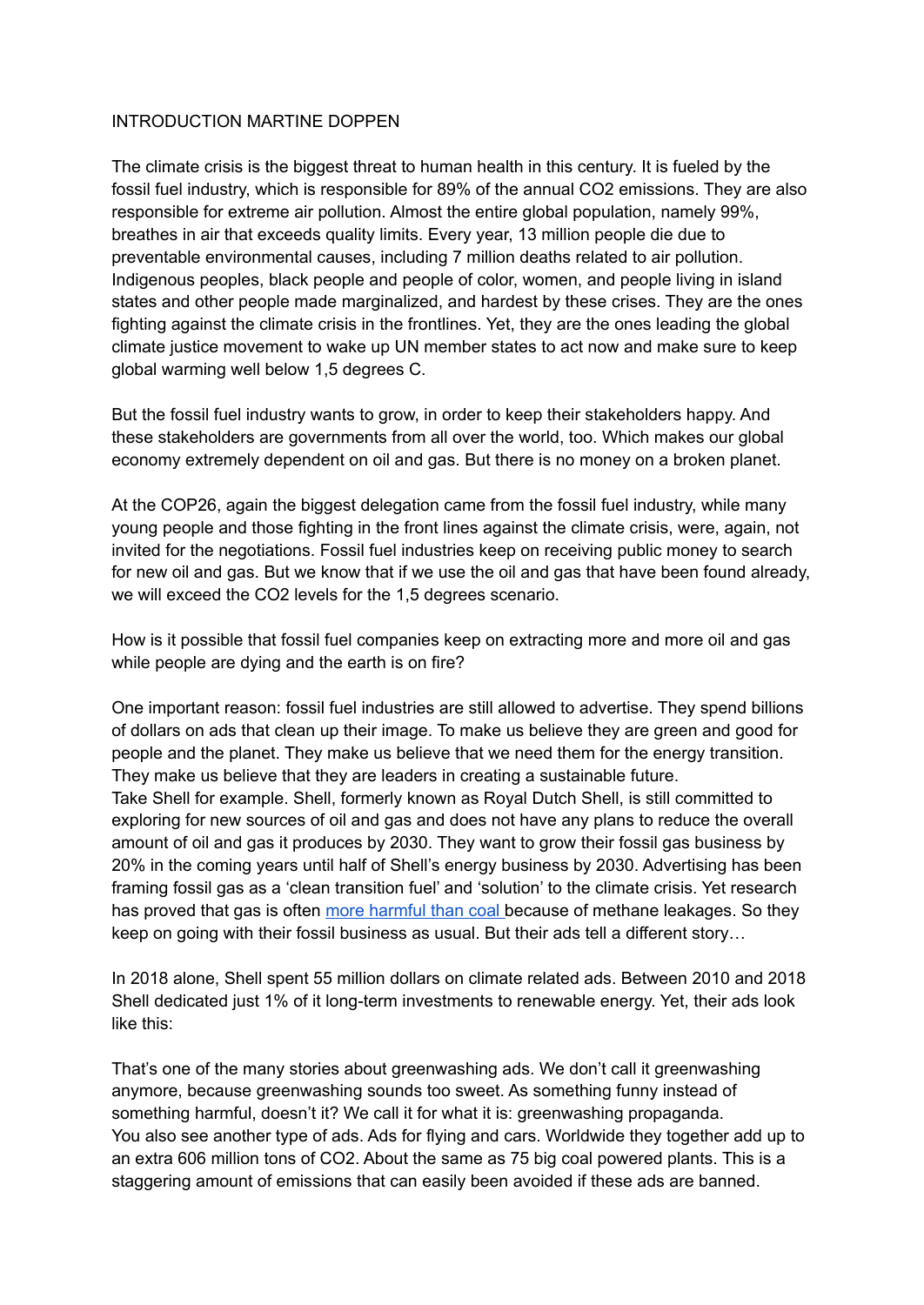Besides, fossil advertising is used to spread harmful disinformation about 'solutions' for the climate problem. For example by promising car drivers and air travelers that they can offset their fossil fuel emissions by paying only a little bit of extra money for their flight or fuel. Companies say they spend this money on buying trees to compensate for the emission. But this is not a real solution. Because most of these trees already exist, so no extra CO2 is taken from the air. These trees are often part of a rainforest protected by indigenous peoples, who are massively displaced since companies started offsetting their CO2 emissions. We will hear more about this in the interview with Ken Hanshaw from Nigeria. And lastly, fossil ads are part of the lobby strategie from the fossil fuel industry. They lobby for policy that is favorable to their business model. Ads by the fossil fuel industry typically flourish around important political decision moments.

Today we talk about the possible role the WHO to ban fossil ads. Like the WHO did for ads from tobacco.

My name is Martine Doppen, I have a background in Global health sciences and I'm a campaigner for Reclame Fossielvrij, or in English, Fossil Free Advertising. In a few minutes i'm going to introduce you to our honorable speakers for today.

But first a little bit more background about our campaign. We campaign for a ban on ads from the fossil fuel industry, fossil cars and airlines. We launched early 2020 with a campaign for a law to ban fossil ads in the Netherlands and our first major breakthrough was when we convinced Amsterdam to ban fossil advertising in the public space. Greenpeace enlarged our campaign to the European Union and started an European citizens initiative.

An average person sees 5000 ads per day, of which many are fossil ads. As long as these ads are invading our public environment and thereby our brains, we will never massively change human behavior towards a real sustainable future.

Governments need to act, so people are able to change. Also, after more than 30 years of climate policy based on free market principles, I think we all agree that kindly asking the fossil fuel industry to change is not working. Nudging and the free market principle weren't enough to stop the tobacco industry, and it will not work to stop the fossil fuel industry.

So we believe we need to follow the path of the fight against tobacco. We want an international tobacco law for the fossil fuel industry.

Both industries are known by their huge, and unfortunately very effective campaigns to deny the damage of their products. When people started to realize this, they switched toward misleading commercials. And both industries lead to enormous damage to global health. Every year, 13 million people die because of air pollution and the effects of the climate crisis. And this number is increasing. The healthcare costs are 8 billion dollars per day. Per day!

So why is advertising for tobacco forbidden, and do we see fossil ads at every corner and in every newspaper? Shouldn't an ad by Shell picturing kids and windmills be as bizarre as a huge billboard of the Marlboro Man looking out on a school yard?